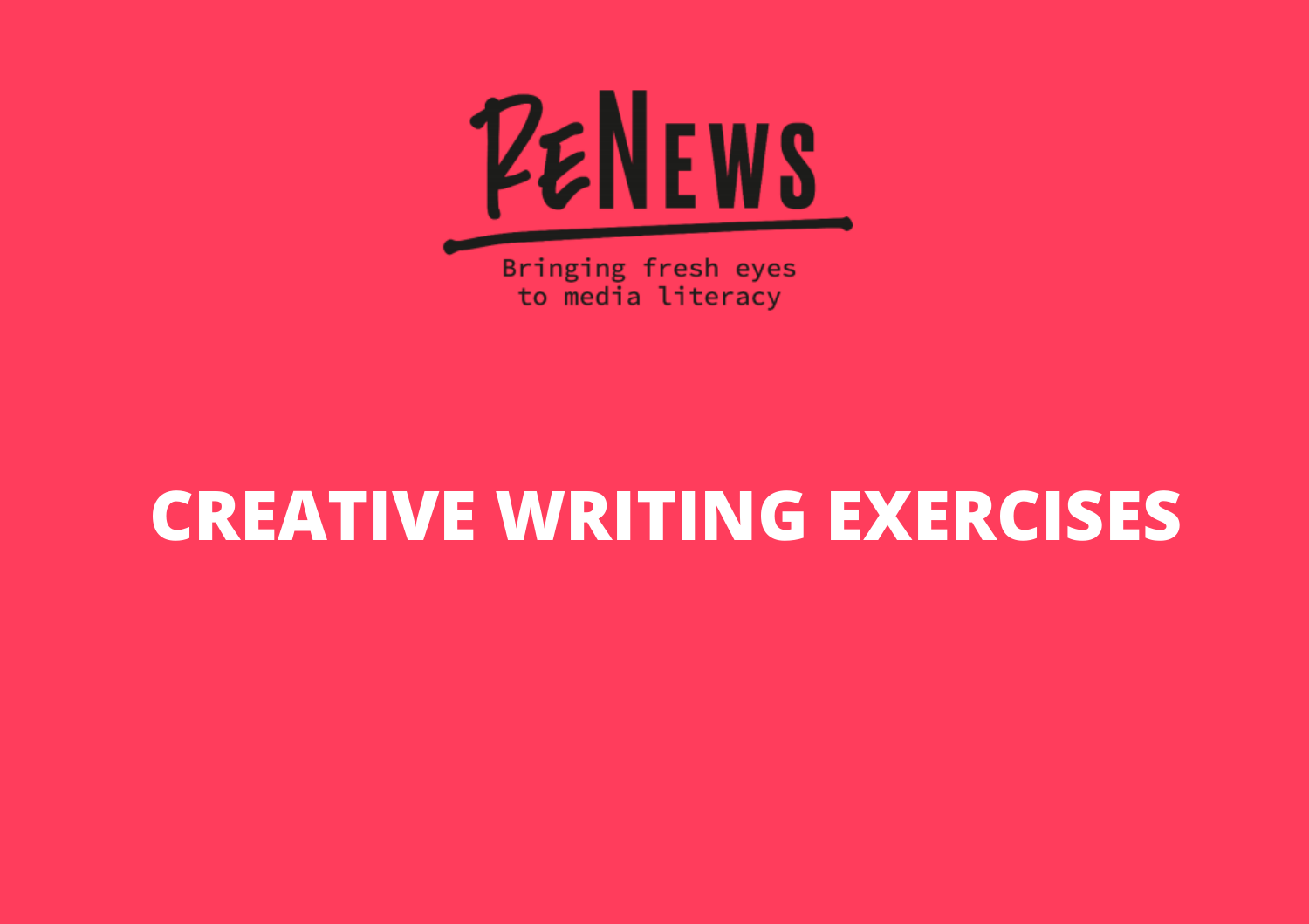

Divide the class into small groups of 4 or 5 students. In their groups, all the students choose a letter of the alphabet and then take turns writing a sentence starting with the chosen letter. Each student adds the sentence he or she created to the previous sentence, making a silly story.

### **Example:**

Victor came out of the tent and felt tired. His oxygen machine had not worked for a month. Every one of its tubes was clogged with dirt and dust.

The exercise can go on for as long as the students can keep up the story, or until you decide to stop.

### **Exercise 1**

Alphabet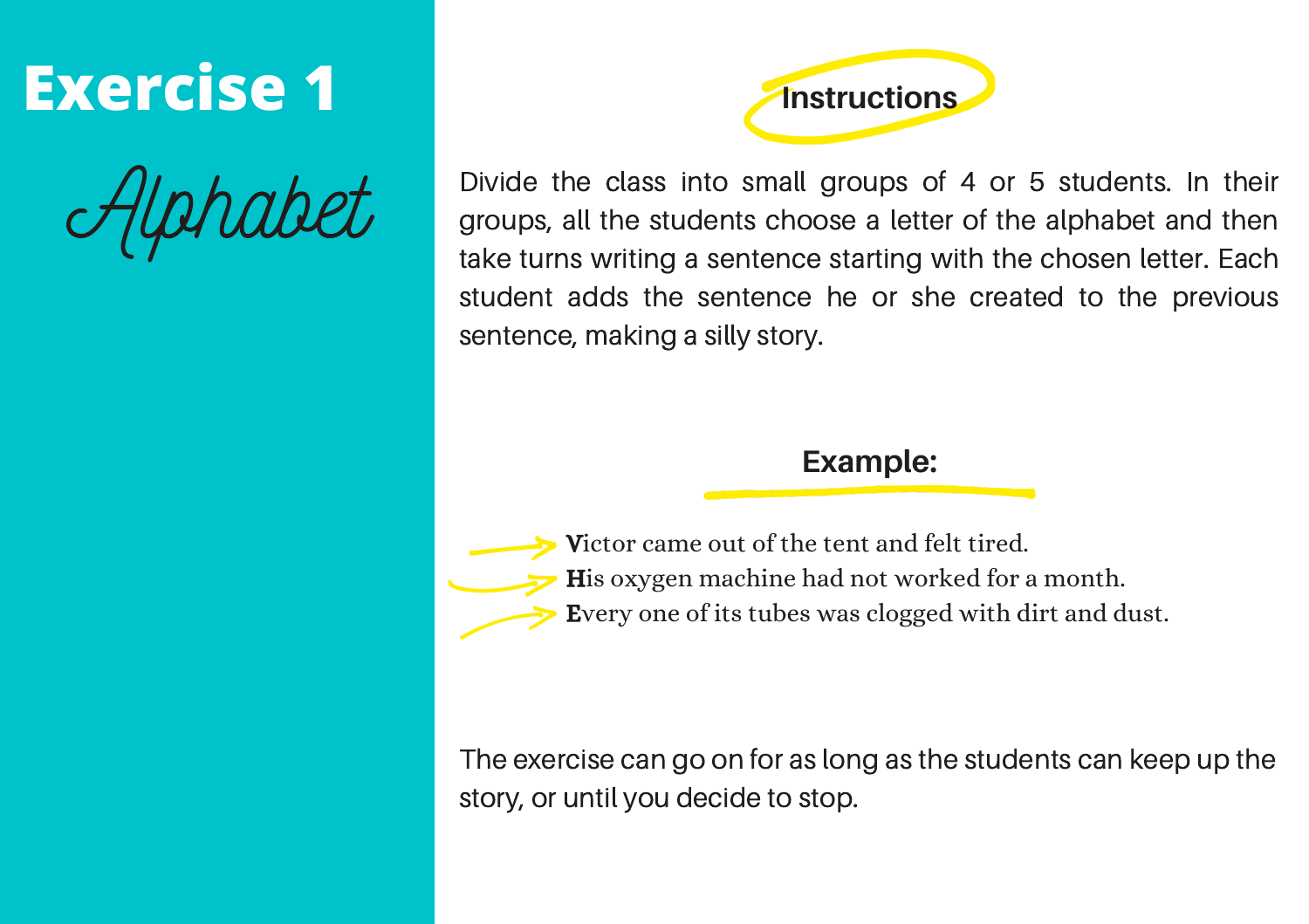

Create a series of 6 or 7 words chosen at random. In pairs, the pupils must then write a short text containing all the words on the list.

### **Exemple**



Russia, comfort, turnip, stool, meadow, greed.





Word play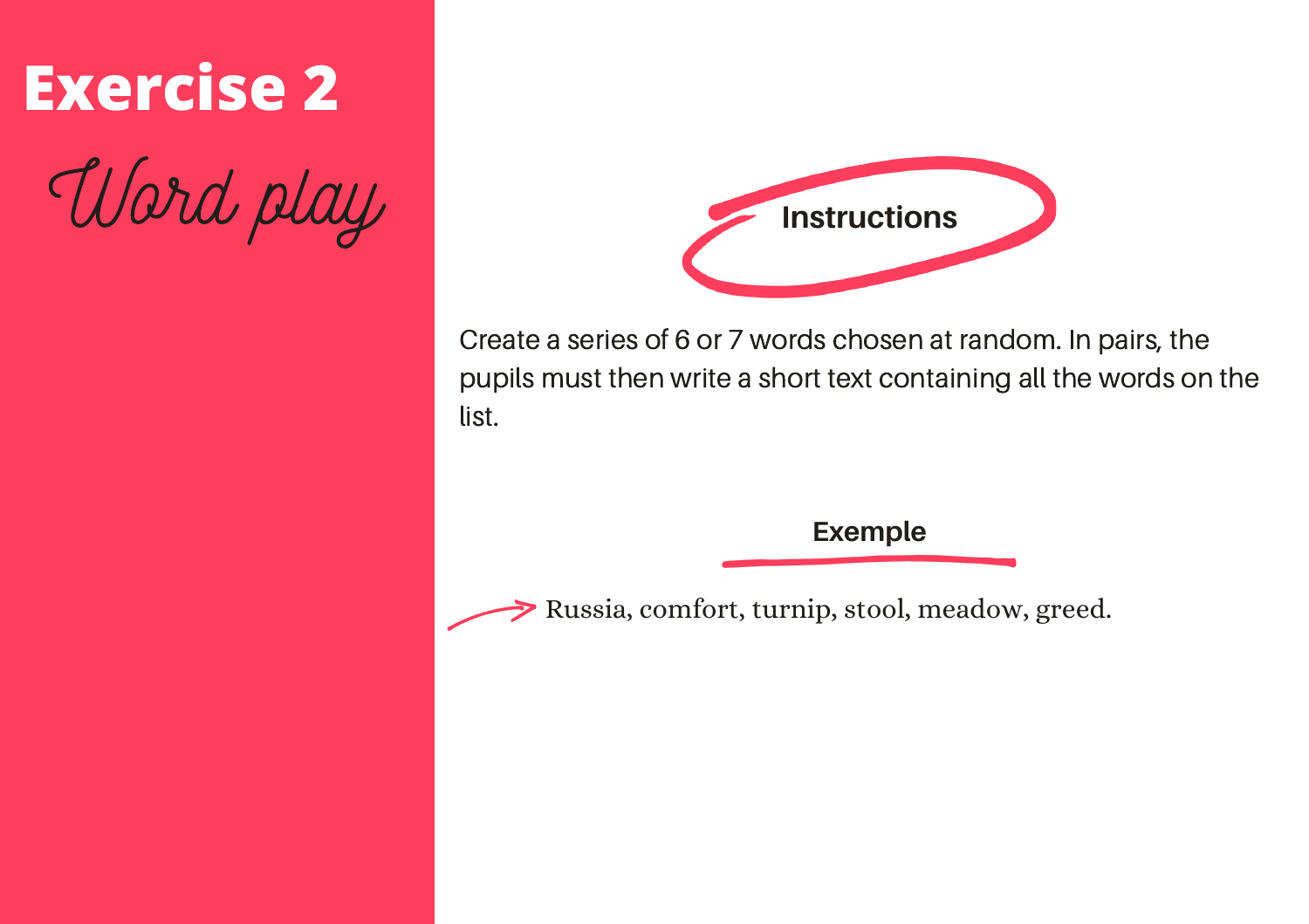

Suggest that your students write an article from scratch, using only a title that you have chosen beforehand. Guide them with these few questions:

- What writing style will you go for? (Horror, sensational, news, etc.)
- Are there any local authorities or organisations involved in this story? If so, what is their role?
- Who are the protagonists? What were their intentions? Where and when did the story take place?
- What do the local community or neighbours think about the situation?
- What do you want the reader to remember from this story? What should their opinion be after reading this article?

## **Exercise 3**

Uhat's the

story?

*Additional instructions for this exercise are provided in the teaching booklet*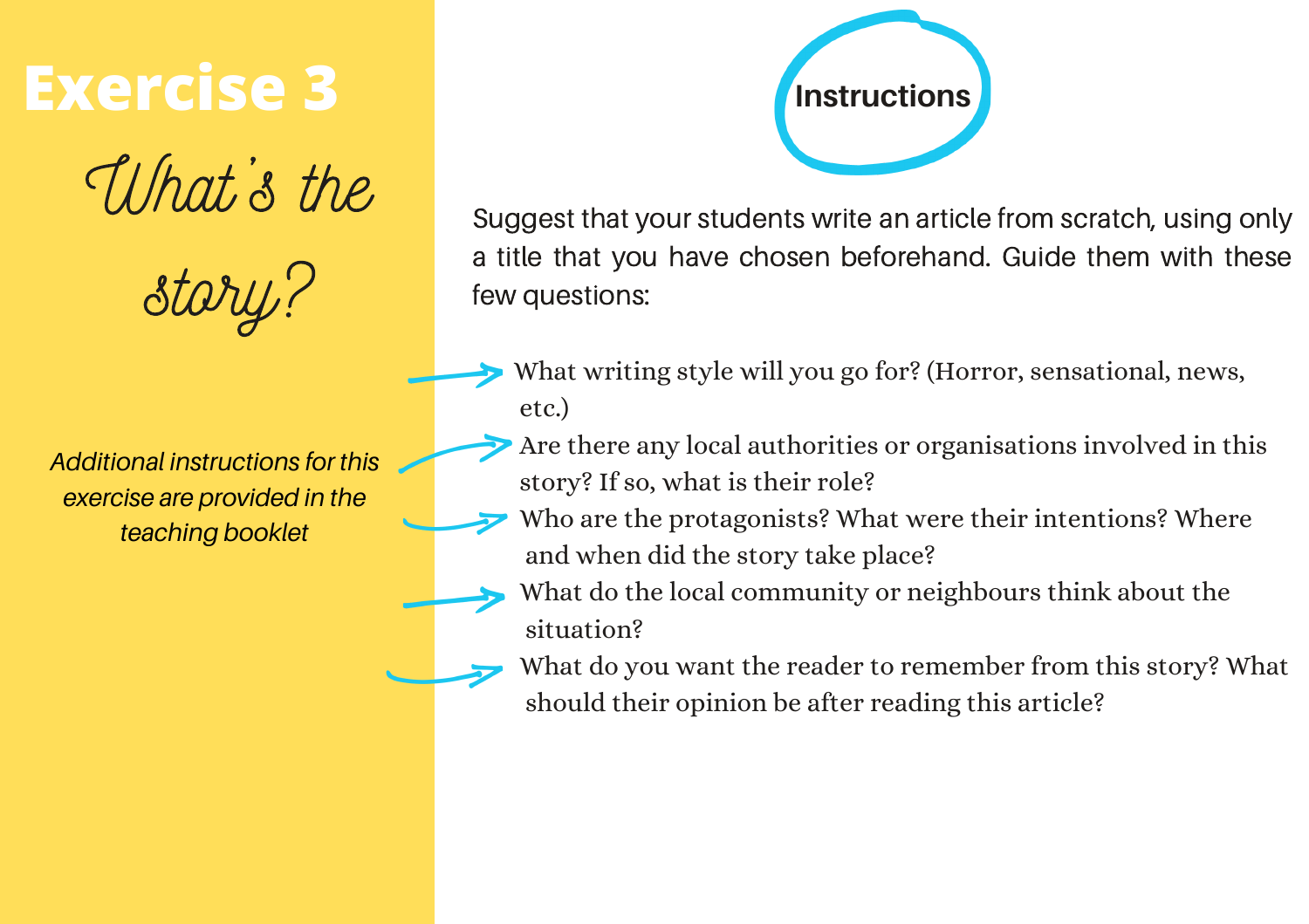

The purpose of the exercise is to introduce students to neutrality, the work of the journalist and the importance of sources. In small groups, the students pretend to be journalists who have to investigate a fictitious situation.

### **Example**

- Who are you going to interview? (Be sure to gather different points of view, this will help you stay as neutral as possible)
- Where are you going to go?
- What other questions are you going to ask yourself?

There has been a car accident in your town, and someone has been injured. We "do not know the person responsible; we only know that a damaged car was found, with local license plates. The driver, who fled, was last seen in a small store on the outskirts of town. Finally, the day before, the same car was seen parked near the home of a local councillor.

The students must write a step-by-step plan of how they will gather the information they need to write an article about the accident. Ask them to consider the following questions:

Students should make a list of at least 7 steps and 5 questions.



# Who is the

source?

98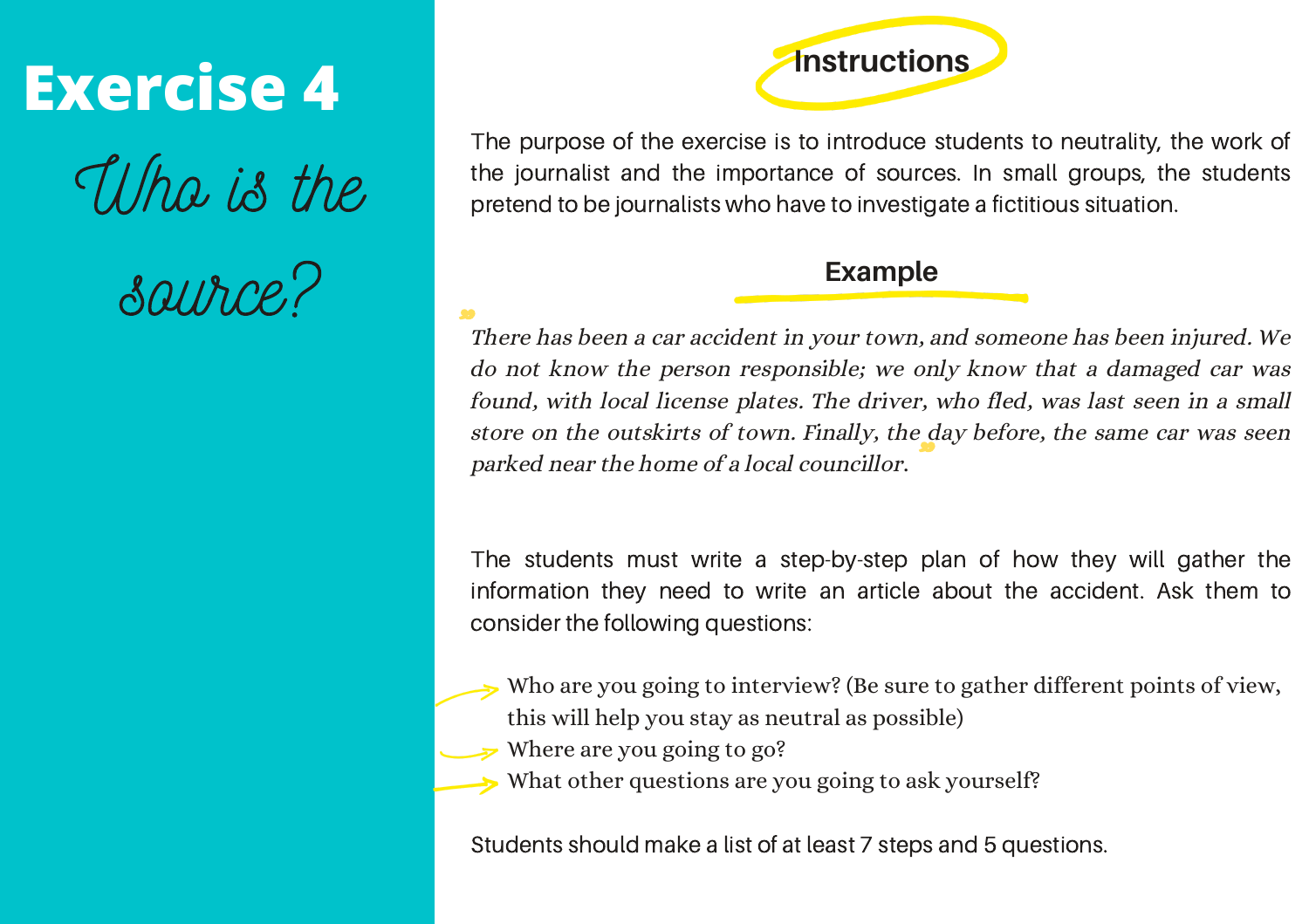This section offers three exercises to help students develop the content of their web magazine. The "**Should I stay or should I go?**" and "**Share ReNews**" activities are inspired by local and engaged journalism, while the "**What interests me?**" exercise helps students identify their strengths and interests.

### TO HELP CREATE WEBMAGAZINES **IDEA GENEATOR**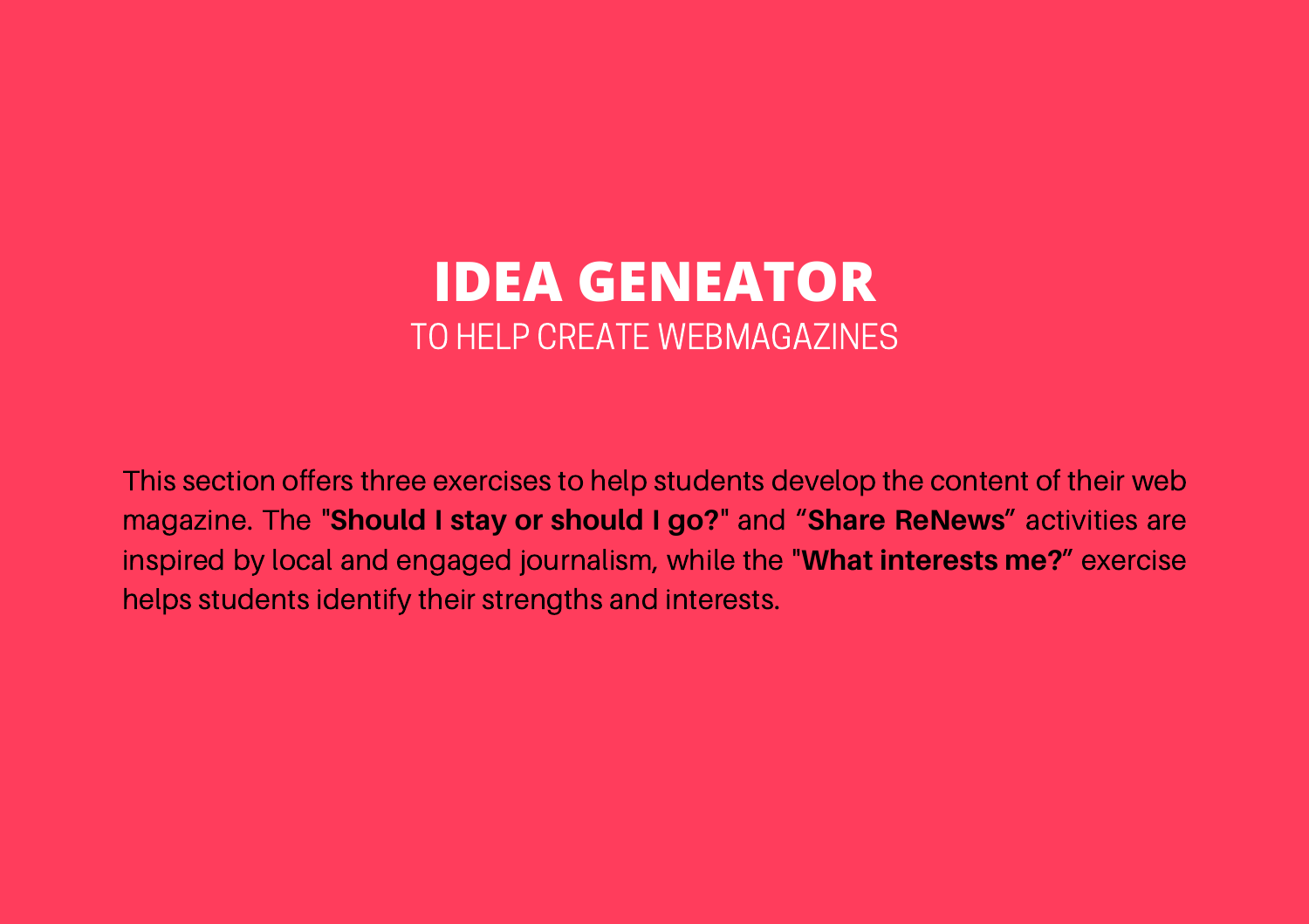**Instructions**

Ask your students the following questions:

In your opinion, what are the important topics in your city or neighbourhood that concern young people? What would you like people in your city or neighbourhood to know about?

Do you like your neighbourhood or your city? Why do you want to stay or go?

In their groups, ask them to make a list of the advantages and disadvantages of their city or neighbourhood. This will provide them with the material to write two short texts: "Why I'm staying in my city" and "Why I'm leaving my city".

This activity aims to help young people identify the needs and ideas they have in relation to the city they live in. It should therefore enable them to write an article bringing their observations and proposed solutions to the attention of political decision-makers and local authorities.



## **Activity 1:**

Should I stay

or should I go?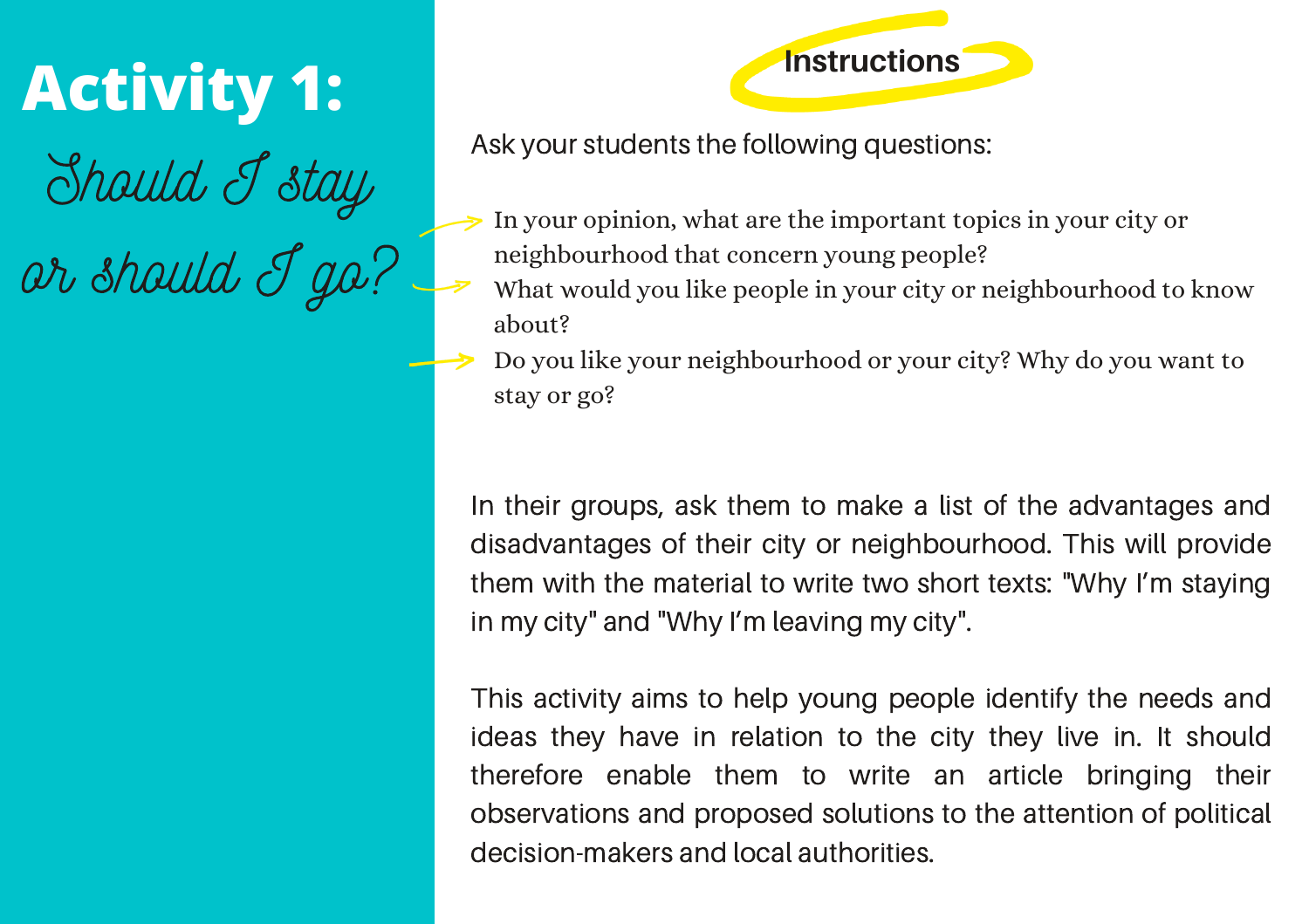

Many students have personal hobbies and interests. Suggest that they get into pairs and ask each other about their passions. Each must learn as much as possible about the other by asking relevant questions, such as:

- Why do you do that?
- What is it exactly?
- How did you learn and/or develop this hobby?
- How long have you been doing this?
- Do you have a source of inspiration (a person, a goal, etc.) that motivates you to keep it up?

The purpose of this activity is for them to write an article about their hobby or interest and perhaps discover what they have in common with other students. If appropriate, you could suggest that students form writing teams based on their common interests. Finally, this activity can be used as training in conducting interviews.



What am I passionate about?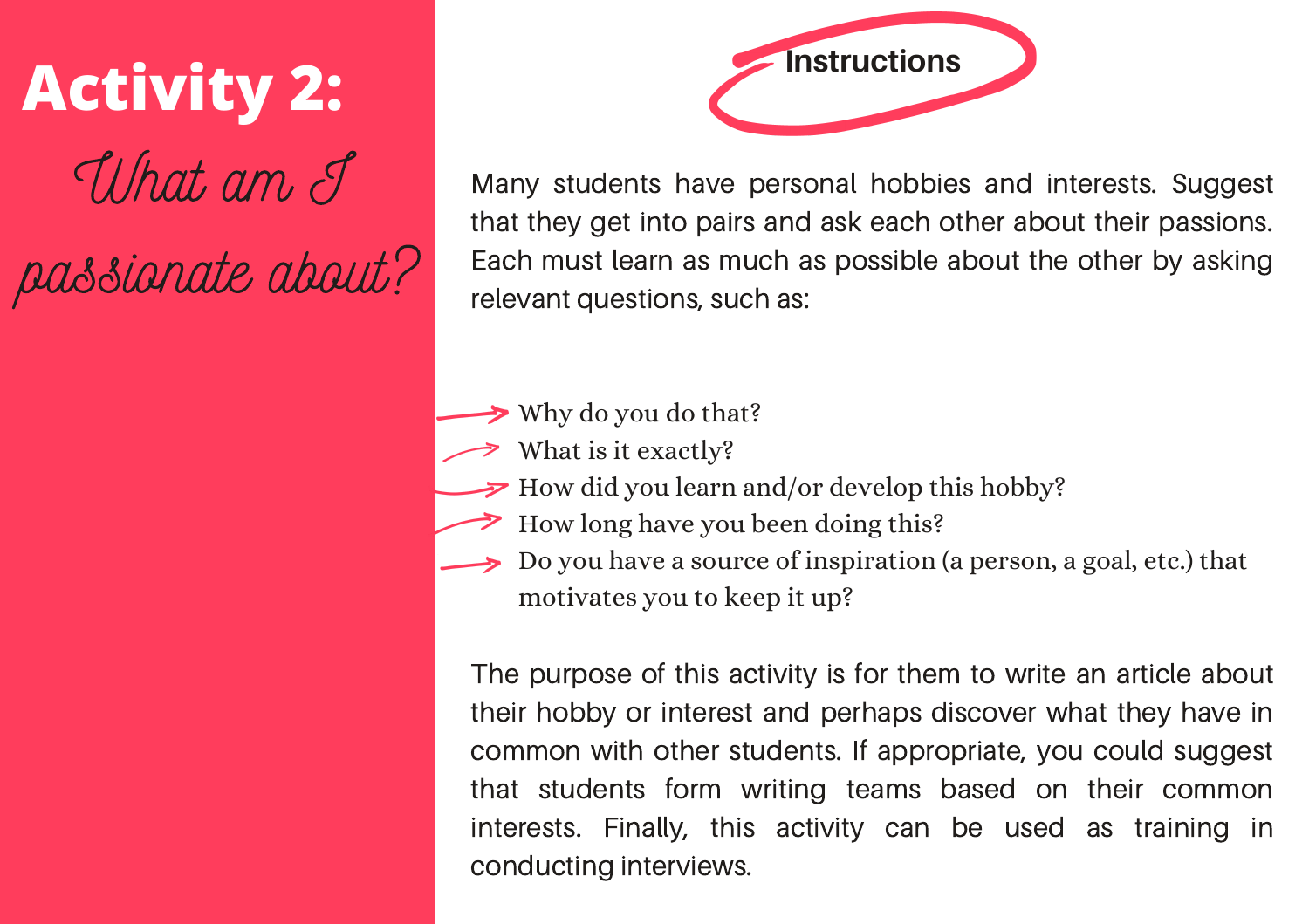

Ask your students the following questions:

What do you think are the most important topics and lessons for media education workshops?

Which deserve more attention and should be taught more? What are the biggest dangers, or the most interesting things, that everyone should absolutely know about?

Ask your students to write a short article about it!

## **Activity 3:**